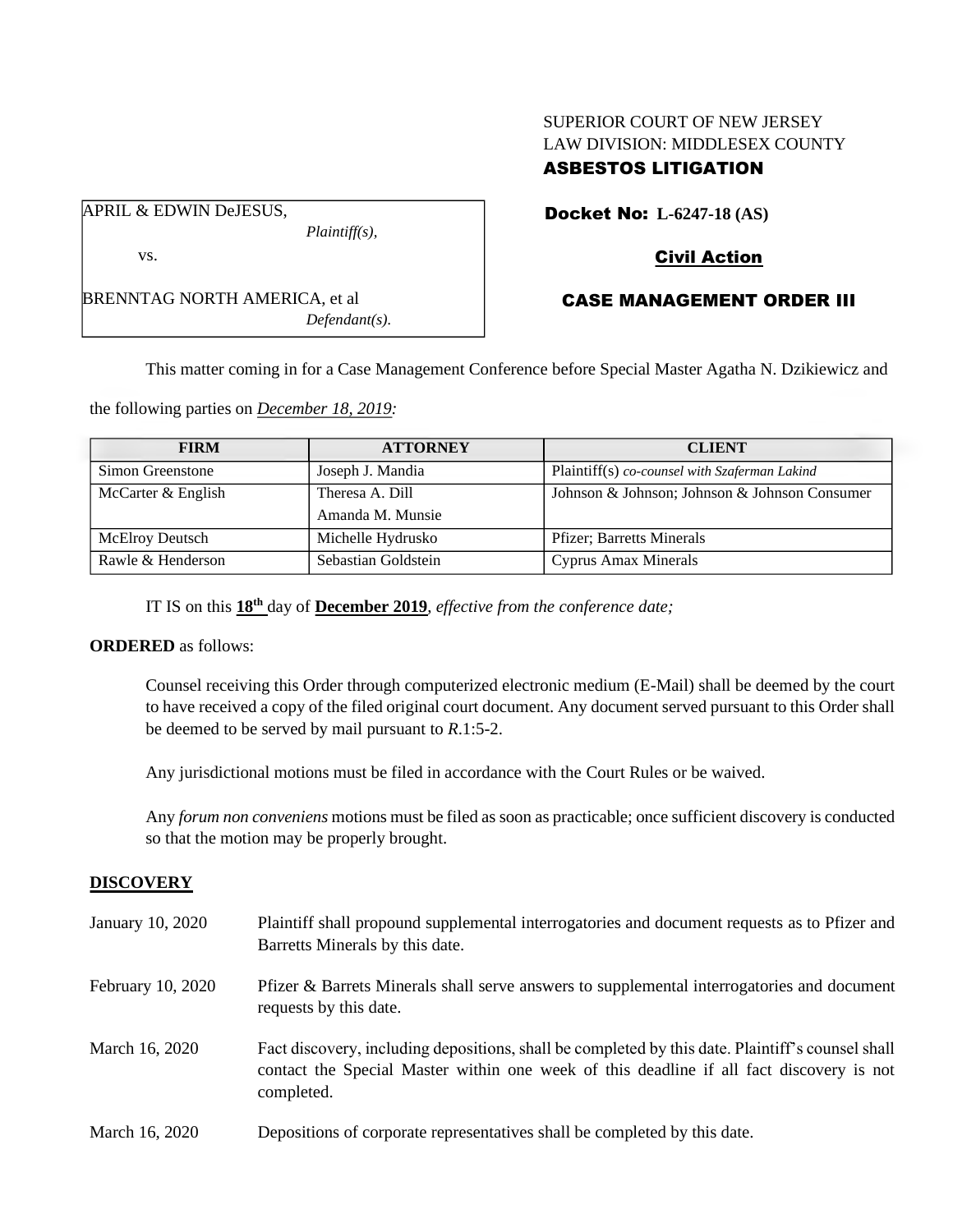## **EARLY SETTLEMENT**

June 26, 2020 Settlement demands shall be served on all counsel and the Special Master by this date.

## **MEDICAL EXPERT REPORT**

- April 17, 2020 Plaintiff shall serve medical expert reports by this date.
- April 17, 2020 Upon request by defense counsel, plaintiff is to arrange for the transfer of pathology specimens and x-rays, if any, by this date.
- June 30, 2020 Defendants shall identify its medical experts and serve medical reports, if any, by this date. In addition, defendants shall notify plaintiff's counsel (as well as all counsel of record) of a joinder in an expert medical defense by this date.

## **LIABILITY EXPERT REPORTS**

- April 17, 2020 Plaintiff shall identify its liability experts and serve liability expert reports by this date or waive any opportunity to rely on liability expert testimony.
- June 30, 2020 Defendants shall identify its liability experts and serve liability expert reports, if any, by this date or waive any opportunity to rely on liability expert testimony.

## **SUMMARY JUDGMENT MOTION PRACTICE**

- June 26, 2020 Plaintiff's counsel shall advise, in writing, of intent not to oppose motions by this date.
- July 10, 2020 Summary judgment motions shall be filed no later than this date.
- August 7, 2020 Last return date for summary judgment motions.

### **ECONOMIST EXPERT REPORTS**

- May 15, 2020 Plaintiff shall identify its expert economists and serve expert economist report(s), if any, by this date or waive any opportunity to rely on economic expert testimony.
- June 30, 2020 Defendants shall identify its expert economists and serve expert economist report(s), if any, by this date or waive any opportunity to rely on economic expert testimony.

### **EXPERT DEPOSITIONS**

August 31, 2020 Expert depositions shall be completed by this date. To the extent that plaintiff and defendant generic experts have been deposed before, the parties seeking that deposition in this case must file an application before the Special Master and demonstrate the necessity for that deposition. To the extent possible, documents requested in a deposition notice directed to an expert shall be produced three days in advance of the expert deposition. The expert shall not be required to produce documents that are readily accessible in the public domain.

 $\_$  , and the set of the set of the set of the set of the set of the set of the set of the set of the set of the set of the set of the set of the set of the set of the set of the set of the set of the set of the set of th